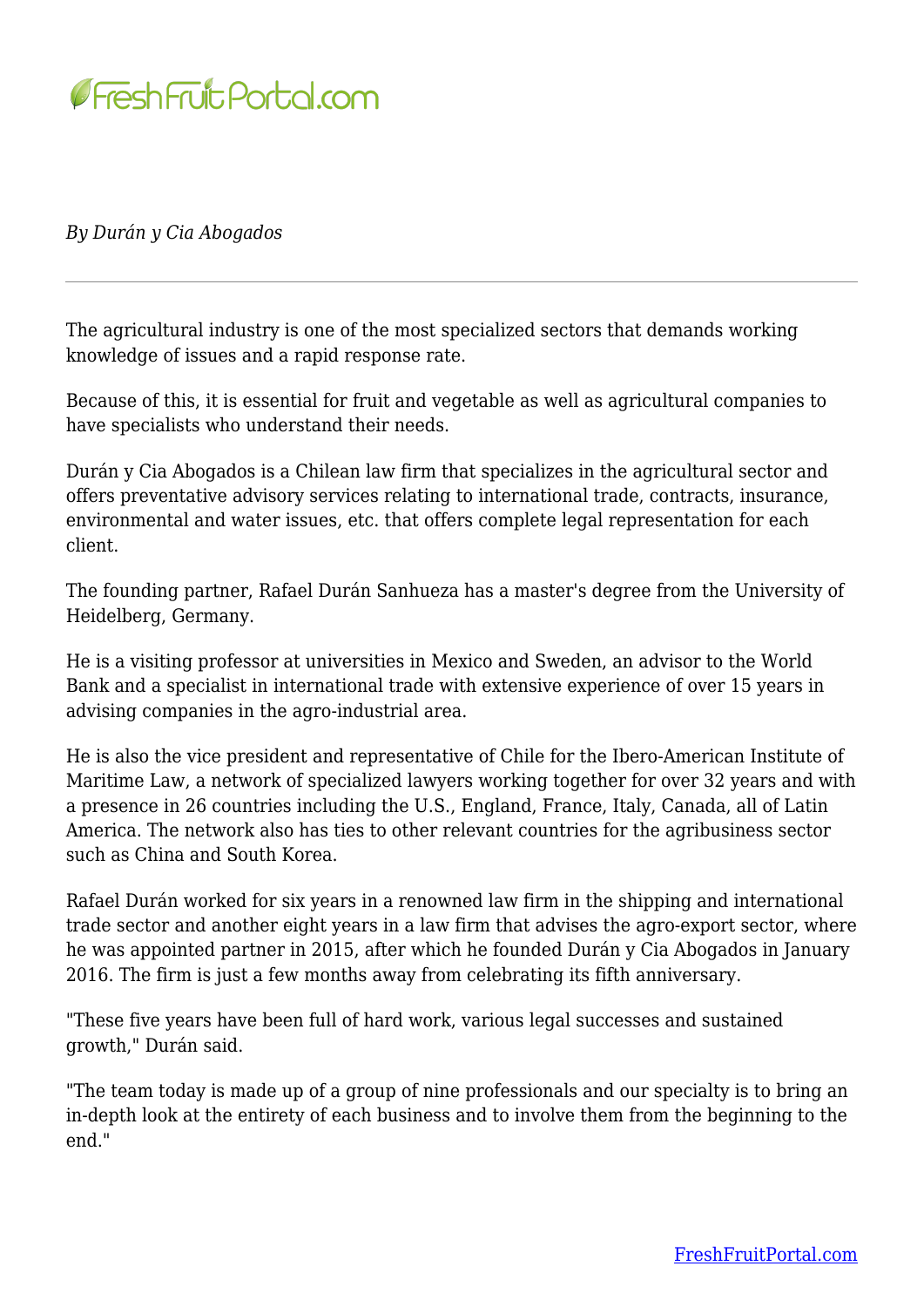

One of the main services of Durán y Cia Abogados is preventative advice. Rafael Durán said: "We work with an all-inclusive plan for a fixed rate per hour. Depending on what area a client needs representation, we prepare a tailored plan of action with a very competitive value. Then, in the judiciary process, one usually works with a fixed fee and a set amount concerning the success of the firm."



**Rafael Durán Sanhueza - founding partner of Durán y Cia Abogados**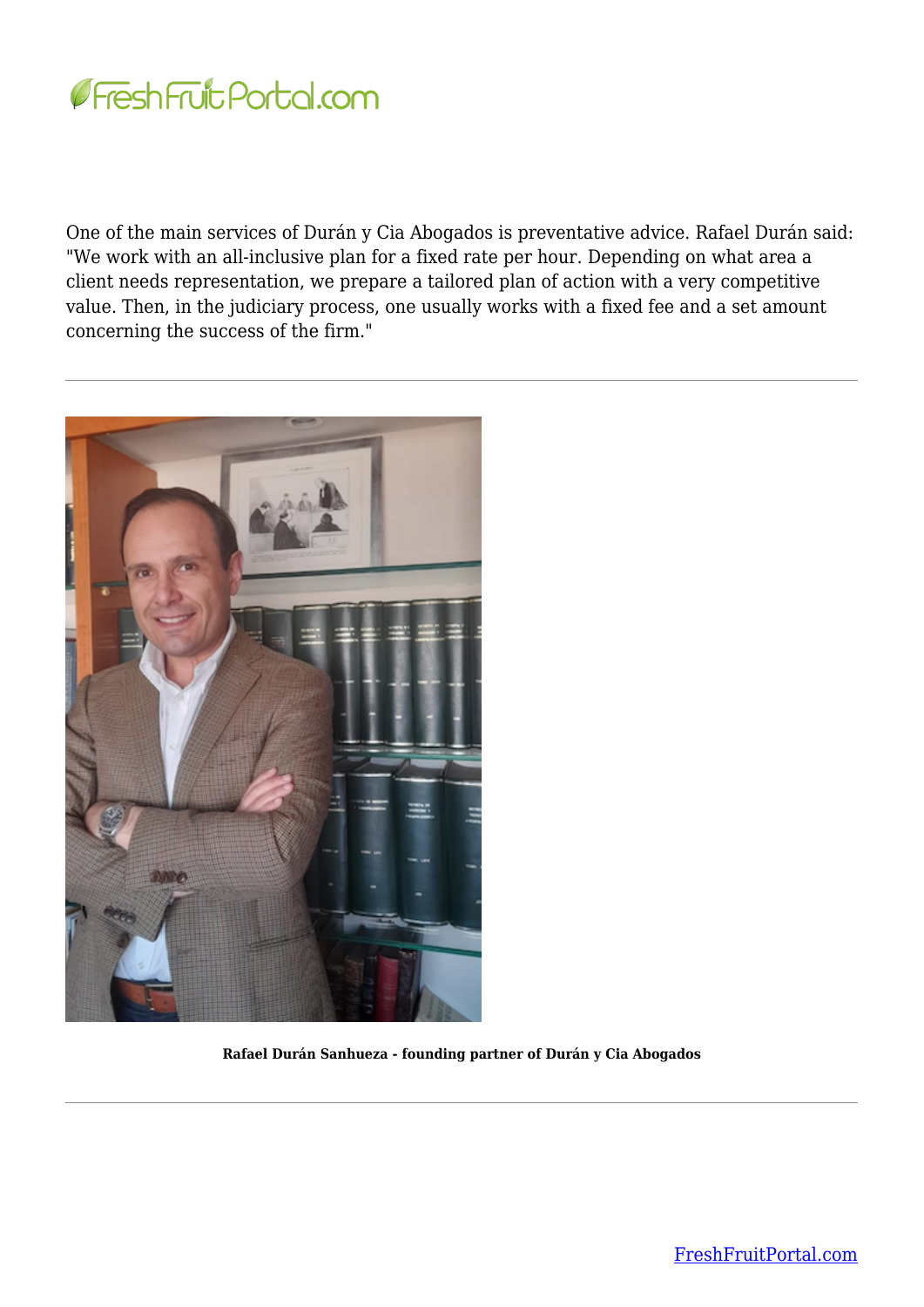

## **Main contribution to the fruit and vegetable industry**

The firm is the best in what they do and their focus is to work with the top companies.

Understanding that there are some specialties that are outside of the legal sector, Durán y Cia Abogados works with expert advisors in water issues, claims, customs issues, certifications, financial and accounting issues as well as environmental-based issues among other areas to provide the most comprehensive services to its clients.

"This has led us to be advisors to the World Bank in the agricultural sector; to participate in bill processing that impacts agriculture, meaning everything from issues relating to port laws and better shipping transportation services," Rafael Durán said.

"In many cases that we have handled, we have brought clients together to improve their negotiating position and share management costs."

"This has happened with regard to fertilizer contamination, negotiations with shipping companies after the diversion of ships arriving at different destination ports than previously agreed upon, negotiations with insurance companies and lawsuits against shipping companies among others," he said.

Rafael Durán stated that "among our successes are advising and accompanying various clients in their internationalization processes and the arrival of foreign capital and chartering of ships to get products to the markets that are on a timeframe".

## **Challenges**

Among the main challenges of the firm are to continue growing organically, to add more specialties and legal experience as well as to be able to continue assisting in the agricultural sector.

Along these lines, Rafael Durán said: "I think that the outlook of the sector changed a long time ago and they are aware that although trust is the key to business, this must go hand in hand with preventive legal work that allows them to consolidate long-term relationships with their clients and if that trust is lacking, have the relevant tools to legally recompose any adverse situation".